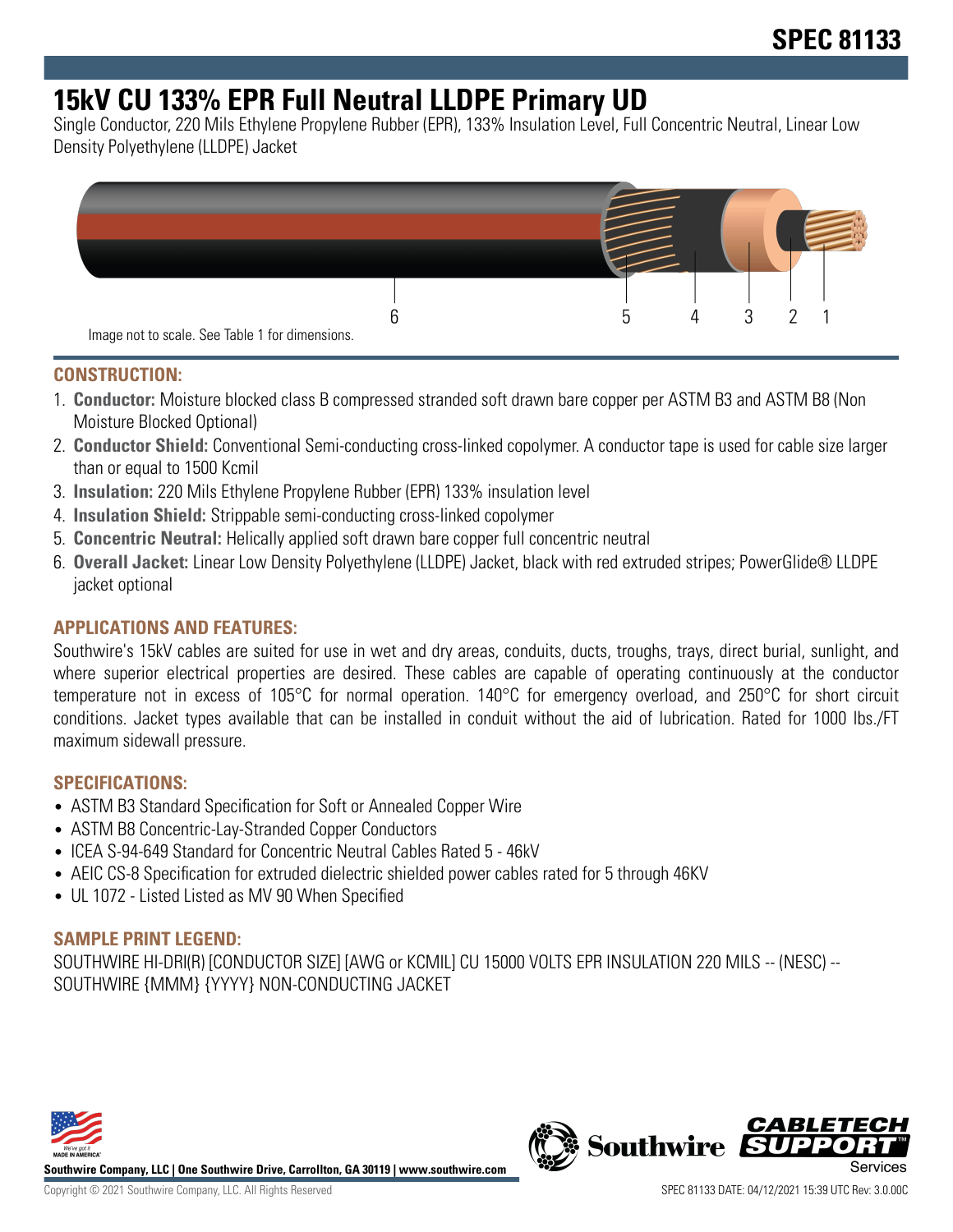## **Table 1 – Weights and Measurements**

| <b>Stock</b><br>Number | Cond.<br><b>Size</b>  | <b>Diameter</b><br>Over<br>Conductor | <b>Diameter</b><br>Over<br>Insulation | Insul.<br><b>Thickness</b> | <b>Diameter</b><br><b>Over</b><br>Insulation<br>Shield | Concentric<br><b>Neutral</b> | <b>Neutral DC</b><br>Resistance<br>$25^{\circ}$ C | Jacket<br><b>Thickness</b> | Approx.<br>0D | Approx.<br>Weight        | Min<br><b>Bending</b><br>Radius | Max Pull<br>Tension* |
|------------------------|-----------------------|--------------------------------------|---------------------------------------|----------------------------|--------------------------------------------------------|------------------------------|---------------------------------------------------|----------------------------|---------------|--------------------------|---------------------------------|----------------------|
|                        | AWG/<br>Kcmil         | inch                                 | inch                                  | mil                        | inch                                                   | No. x AWG                    | $\Omega$ /1000ft                                  | mil                        | inch          | $\mathsf{lb}$<br>/1000ft | inch                            | $\mathsf{lb}$        |
| <b>TBA</b>             | 2<br>(1)              | 0.258                                | 0.735                                 | 220                        | 0.815                                                  | 16x14                        | 0.164                                             | 50                         | 1.043         | 756                      | 12.5                            | 531                  |
| 661908**               | $\overline{c}$<br>(7) | 0.283                                | 0.760                                 | 220                        | 0.840                                                  | 16x14                        | 0.164                                             | 50                         | 1.068         | 785                      | 12.8                            | 531                  |
| 617699                 | $\overline{2}$<br>(7) | 0.283                                | 0.760                                 | 220                        | 0.840                                                  | 16x14                        | 0.164                                             | 50                         | 1.068         | 785                      | 12.8                            | 531                  |
| TBA                    | (1)                   | 0.289                                | 0.766                                 | 220                        | 0.846                                                  | 13x12                        | 0.128                                             | 50                         | 1.106         | 902                      | 13.3                            | 670                  |
| <b>TBA</b>             | 1<br>(19)             | 0.322                                | 0.799                                 | 220                        | 0.879                                                  | 13x12                        | 0.128                                             | 50                         | 1.139         | 938                      | 13.7                            | 670                  |
| TBA                    | 1/0<br>(1)            | 0.325                                | 0.802                                 | 220                        | 0.882                                                  | 16x12                        | 0.104                                             | 50                         | 1.142         | 1044                     | 13.7                            | 845                  |
| 628027                 | 1/0<br>(19)           | 0.362                                | 0.839                                 | 220                        | 0.919                                                  | 16x12                        | 0.104                                             | 50                         | 1.179         | 1087                     | 14.1                            | 845                  |
| 628029                 | 2/0<br>(19)           | 0.405                                | 0.882                                 | 220                        | 0.962                                                  | 13x10                        | 0.080                                             | 50                         | 1.266         | 1318                     | 15.2                            | 1065                 |
| <b>TBA</b>             | 3/0<br>(19)           | 0.456                                | 0.933                                 | 220                        | 1.013                                                  | 16x10                        | 0.065                                             | 50                         | 1.317         | 1547                     | 15.8                            | 1342                 |
| 628023                 | 4/0<br>(19)           | 0.512                                | 0.989                                 | 220                        | 1.069                                                  | 20x10                        | 0.052                                             | 50                         | 1.398         | 1863                     | 16.8                            | 1693                 |
| <b>TBA</b>             | 250<br>(37)           | 0.558                                | 1.044                                 | 220                        | 1.144                                                  | 25x10                        | 0.042                                             | 50                         | 1.448         | 2158                     | 17.4                            | 2000                 |

All dimensions are nominal and subject to normal manufacturing tolerances

◊ Cable marked with this symbol is a standard stock item

\* Pulling tension based on pulling eye directly connected to conductor

\*\* Solid Black color jacket





Copyright © 2021 Southwire Company, LLC. All Rights Reserved SPEC 81133 DATE: 04/12/2021 15:39 UTC Rev: 3.0.00C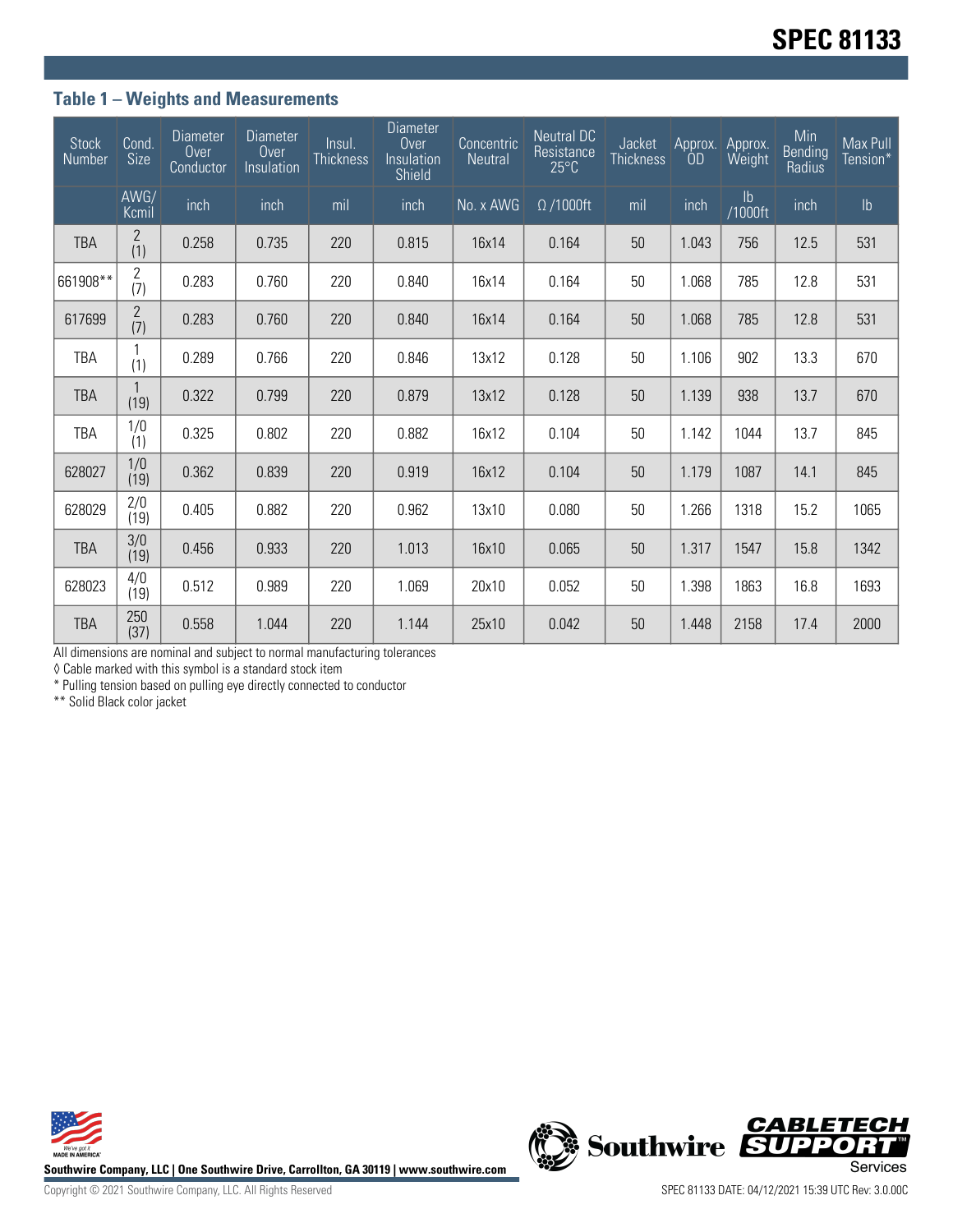## **Table 2 – Electrical and Engineering Data**

| Cond.<br>Size         | <b>DC</b><br>Resistance<br>@ 25°C | AC<br>Resistance<br>@ 90°C | Capacitive<br>Reactance @<br>60Hz | Inductive<br>Reactance<br>@ 60Hz | Current | <b>Charging Dielectric</b><br>Loss | Zero<br>Sequence<br>Impedance* | Positive<br>Sequence<br>Impedance* | Short<br>Circuit<br>Current @<br>30 Cycle | Allowable<br>Ampacity in<br>Duct 90°C1 | Allowable<br>Ampacity<br><b>Directly</b><br>Buried 90°C‡ |
|-----------------------|-----------------------------------|----------------------------|-----------------------------------|----------------------------------|---------|------------------------------------|--------------------------------|------------------------------------|-------------------------------------------|----------------------------------------|----------------------------------------------------------|
| AWG/<br>Kcmil         | $\Omega/1000$ ft                  | $\Omega/1000$ ft           | $M\Omega^*1000$ ft                | $\Omega/1000$ ft                 |         | A/1000ft W/1000ft                  | $\Omega/1000$ ft               | $\Omega/1000$ ft                   | Amp                                       | Amp                                    | Amp                                                      |
| $\overline{2}$<br>(1) | 0.162                             | 0.203                      | 0.051                             | 0.051                            | 0.170   | 29.395                             | $0.364 + j0.074$               | $0.206 + j0.050$                   | 5401.7                                    | 155                                    | 195                                                      |
| $\overline{2}$<br>(7) | 0.162                             | 0.203                      | 0.048                             | 0.049                            | 0.179   | 31.023                             | $0.363 + j0.073$               | $0.205 + j0.049$                   | 5401.7                                    | 155                                    | 195                                                      |
| $\mathbf{2}$<br>(7)   | 0.162                             | 0.203                      | 0.048                             | 0.049                            | 0.179   | 31.023                             | $0.363 + j0.073$               | $0.205 + j0.049$                   | 5401.7                                    | 155                                    | 195                                                      |
| (1)                   | 0.129                             | 0.161                      | 0.048                             | 0.050                            | 0.181   | 31.412                             | $0.290 + j0.060$               | $0.164 + j0.049$                   | 6973.1                                    | 175                                    | 220                                                      |
| (19)                  | 0.129                             | 0.161                      | 0.045                             | 0.048                            | 0.194   | 33.542                             | $0.290 + j0.059$               | $0.164 + j0.048$                   | 6973.1                                    | 175                                    | 220                                                      |
| 1/0<br>(1)            | 0.102                             | 0.128                      | 0.044                             | 0.048                            | 0.195   | 33.735                             | $0.234 + j0.050$               | $0.132 + j0.047$                   | 8582.3                                    | 200                                    | 250                                                      |
| 1/0<br>(19)           | 0.102                             | 0.128                      | 0.042                             | 0.047                            | 0.208   | 36.105                             | $0.234 + 0.049$                | $0.132 + j0.046$                   | 8582.3                                    | 200                                    | 250                                                      |
| 2/0<br>(19)           | 0.081                             | 0.101                      | 0.039                             | 0.046                            | 0.224   | 38.841                             | $0.182 + j0.042$               | $0.106 + j0.044$                   | 11084.4                                   | 225                                    | 285                                                      |
| 3/0<br>(19)           | 0.0642                            | 0.080                      | 0.036                             | 0.044                            | 0.243   | 42.068                             | $0.147 + 0.036$                | $0.086 + j0.042$                   | 13642.3                                   | 260                                    | 320                                                      |
| 4/0<br>(19)           | 0.051                             | 0.064                      | 0.033                             | 0.043                            | 0.263   | 45.591                             | $0.117 + j0.033$               | $0.071 + j0.040$                   | 17204.0                                   | 295                                    | 360                                                      |
| 250<br>(37)           | 0.0431                            | 0.054                      | 0.031                             | 0.042                            | 0.283   | 49.037                             | $0.097 + 0.029$                | $0.061 + j0.037$                   | 21316.1                                   |                                        |                                                          |

\* Calculations are based on three cables triplexed / concentric shield / Conductor temperature of 90°C / Shield temperature of 45°C / Earth resistivity of 100 ohmsmeter

† Ampacities are based on Figure 7 of ICEA T-117-734 (Single circuit trefoil, 100% load factor, 90°C conductor temperature, earth RHO 90, 36" burial depth)

‡ Ampacities are based on Figure 1 of ICEA T-117-734 (Single circuit trefoil, 100% load factor, 90°C conductor temperature, earth RHO 90, 36" burial depth)



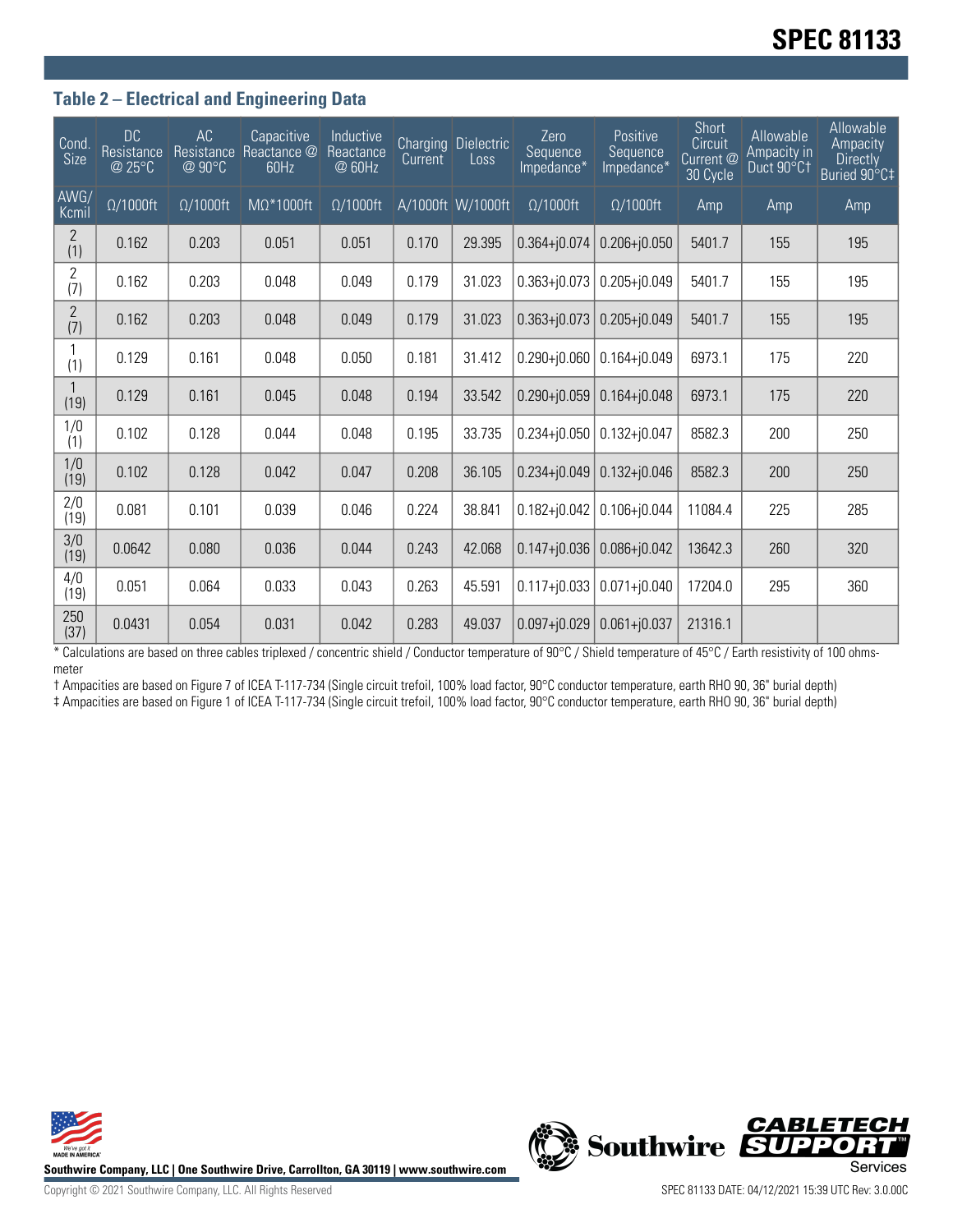## **Table 3 – Weights and Measurements (Metric)**

| <b>Stock</b><br>Number | Cond.<br>Size         | <b>Diameter</b><br>Over<br>Conductor | <b>Diameter</b><br>Over<br>Insulation | Insul.<br><b>Thickness</b> | Diameter<br>Over<br>Insulation<br>Shield | Concentric<br><b>Neutral</b> | <b>Neutral DC</b><br>Resistance<br>$25^{\circ}$ C | Jacket<br><b>Thickness</b> | Approx.<br>0D | Approx.<br>Weight | Min<br><b>Bending</b><br>Radius | Max Pull<br>Tension* |
|------------------------|-----------------------|--------------------------------------|---------------------------------------|----------------------------|------------------------------------------|------------------------------|---------------------------------------------------|----------------------------|---------------|-------------------|---------------------------------|----------------------|
|                        | AWG/<br>Kcmil         | mm                                   | mm                                    | mm                         | mm                                       | No. x AWG                    | $\Omega$ /km                                      | mm                         | mm            | kg/km             | mm                              | newton               |
| <b>TBA</b>             | $\overline{2}$<br>(1) | 6.55                                 | 18.67                                 | 5.59                       | 20.70                                    | 16x14                        | 0.54                                              | 1.27                       | 26.49         | 1125              | 317.50                          | 2363                 |
| 661908**               | $\overline{2}$<br>(7) | 7.19                                 | 19.30                                 | 5.59                       | 21.34                                    | 16x14                        | 0.54                                              | 1.27                       | 27.13         | 1168              | 325.12                          | 2363                 |
| 617699                 | $\overline{c}$<br>(7) | 7.19                                 | 19.30                                 | 5.59                       | 21.34                                    | 16x14                        | 0.54                                              | 1.27                       | 27.13         | 1168              | 325.12                          | 2363                 |
| TBA                    | (1)                   | 7.34                                 | 19.46                                 | 5.59                       | 21.49                                    | 13x12                        | 0.42                                              | 1.27                       | 28.09         | 1342              | 337.82                          | 2982                 |
| <b>TBA</b>             | 1<br>(19)             | 8.18                                 | 20.29                                 | 5.59                       | 22.33                                    | 13x12                        | 0.42                                              | 1.27                       | 28.93         | 1396              | 347.98                          | 2982                 |
| <b>TBA</b>             | 1/0<br>(1)            | 8.25                                 | 20.37                                 | 5.59                       | 22.40                                    | 16x12                        | 0.34                                              | 1.27                       | 29.01         | 1554              | 347.98                          | 3760                 |
| 628027                 | 1/0<br>(19)           | 9.19                                 | 21.31                                 | 5.59                       | 23.34                                    | 16x12                        | 0.34                                              | 1.27                       | 29.95         | 1618              | 358.14                          | 3760                 |
| 628029                 | 2/0<br>(19)           | 10.29                                | 22.40                                 | 5.59                       | 24.43                                    | 13x10                        | 0.26                                              | 1.27                       | 32.16         | 1961              | 386.08                          | 4739                 |
| <b>TBA</b>             | 3/0<br>(19)           | 11.58                                | 23.70                                 | 5.59                       | 25.73                                    | 16x10                        | 0.21                                              | 1.27                       | 33.45         | 2302              | 401.32                          | 5972                 |
| 628023                 | 4/0<br>(19)           | 13.00                                | 25.12                                 | 5.59                       | 27.15                                    | 20x10                        | 0.17                                              | 1.27                       | 35.51         | 2772              | 426.72                          | 7534                 |
| <b>TBA</b>             | 250<br>(37)           | 14.17                                | 26.52                                 | 5.59                       | 29.06                                    | 25x10                        | 0.14                                              | 1.27                       | 36.78         | 3211              | 441.96                          | 8900                 |

All dimensions are nominal and subject to normal manufacturing tolerances

◊ Cable marked with this symbol is a standard stock item

\* Pulling tension based on pulling eye directly connected to conductor

\*\* Solid Black color jacket